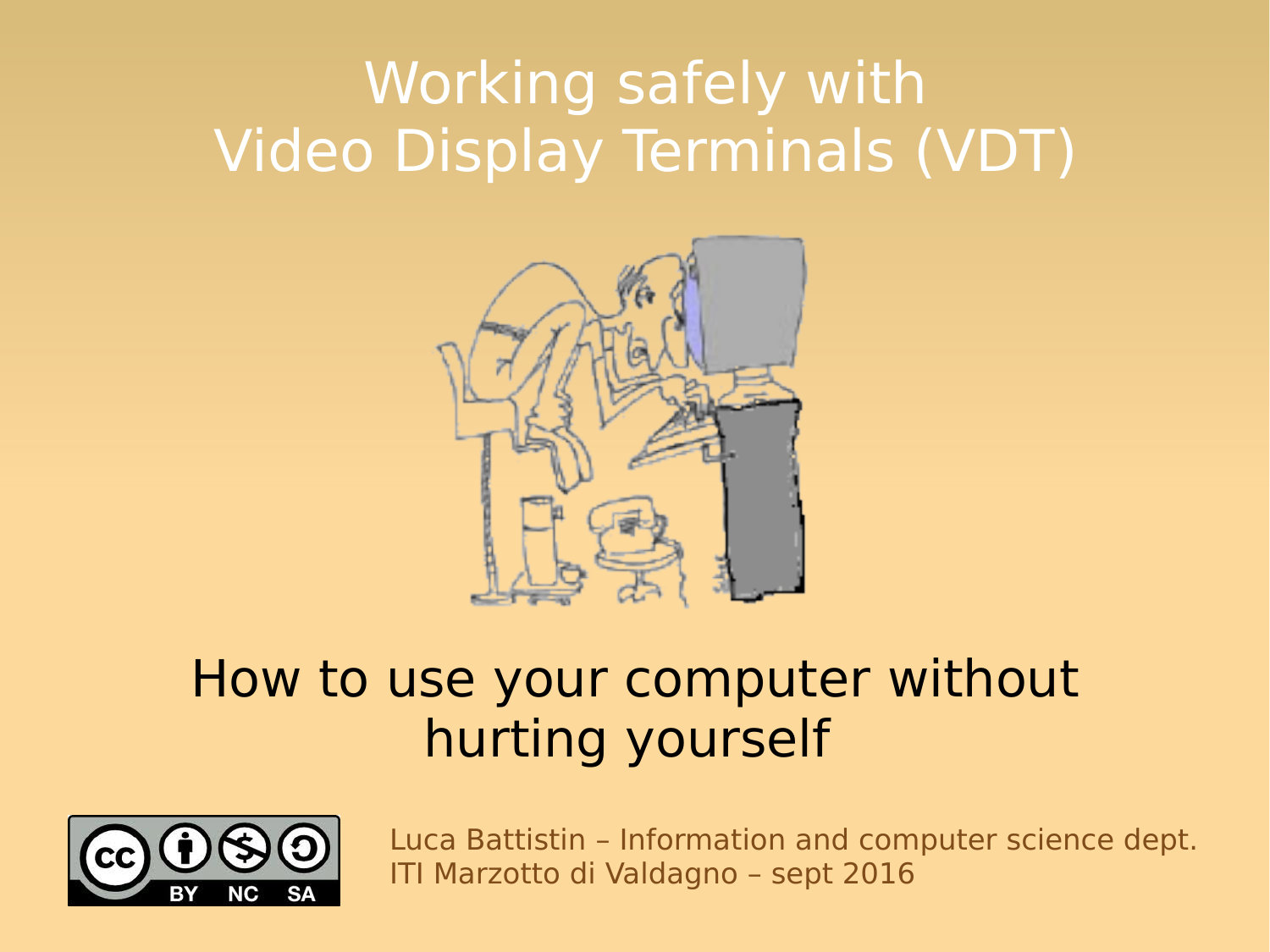### Foreword:

The computer is a useful tool. Like every technology it can harm you, if you don't use it properly. An incorrect use can cause physical and mental troubles. The following notes talk about this troubles and give some advice to reduce them to the minimum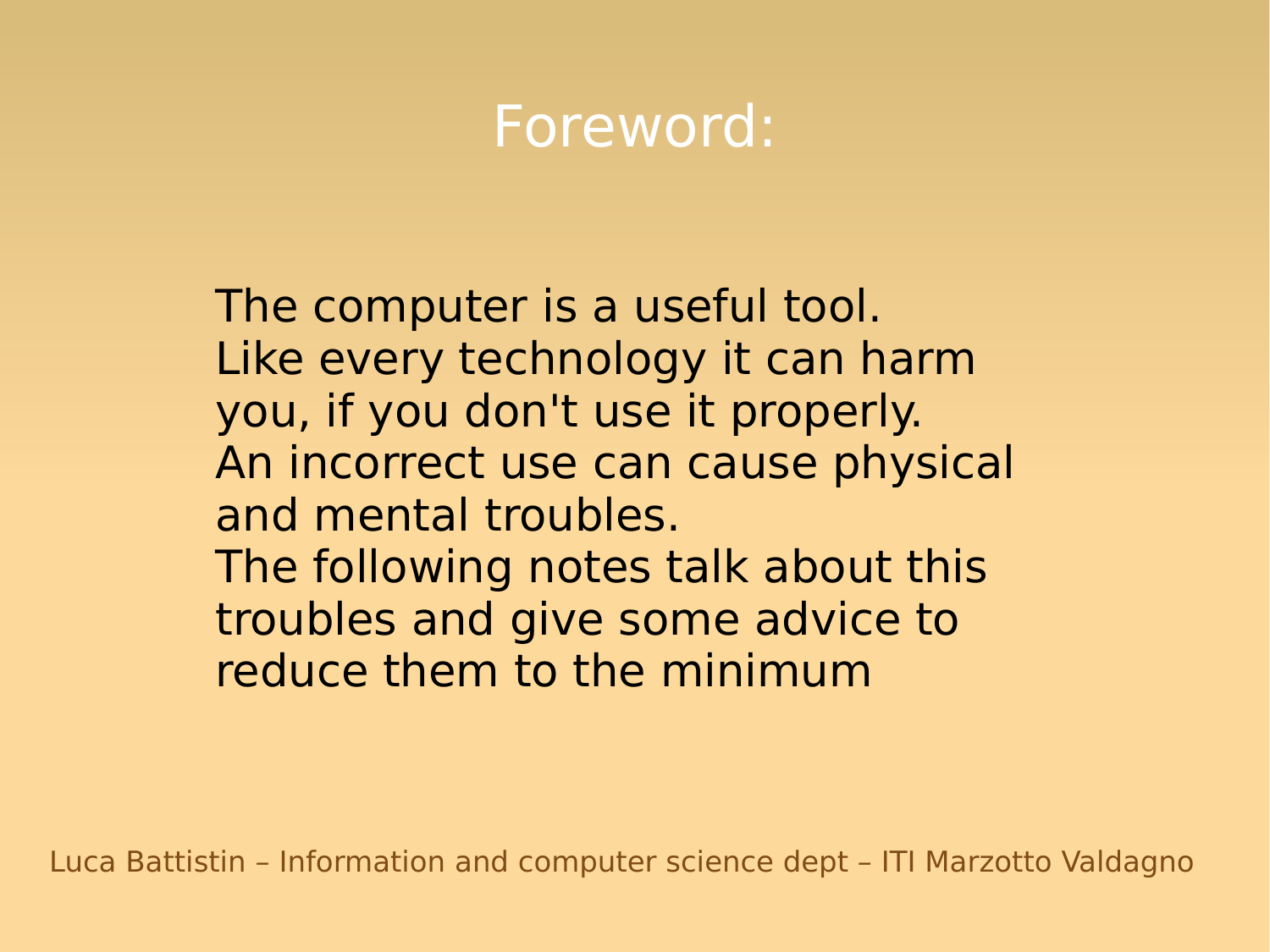#### Note for the techer:

The following notes, available at [www.v-learning.it/marzotto/mod/resource/view.php?id=6910](http://www.v-learning.it/marzotto/mod/resource/view.php?id=6910) are part of a CLIL lecture of about 3 hours.

The lecture includes an online test: <http://www.v-learning.it/marzotto/mod/quiz/view.php?id=7260>

#### and an activity of self observation:

[www.v-learning.it/marzotto/mod/resource/view.php?id=6911](http://www.v-learning.it/marzotto/mod/resource/view.php?id=6911)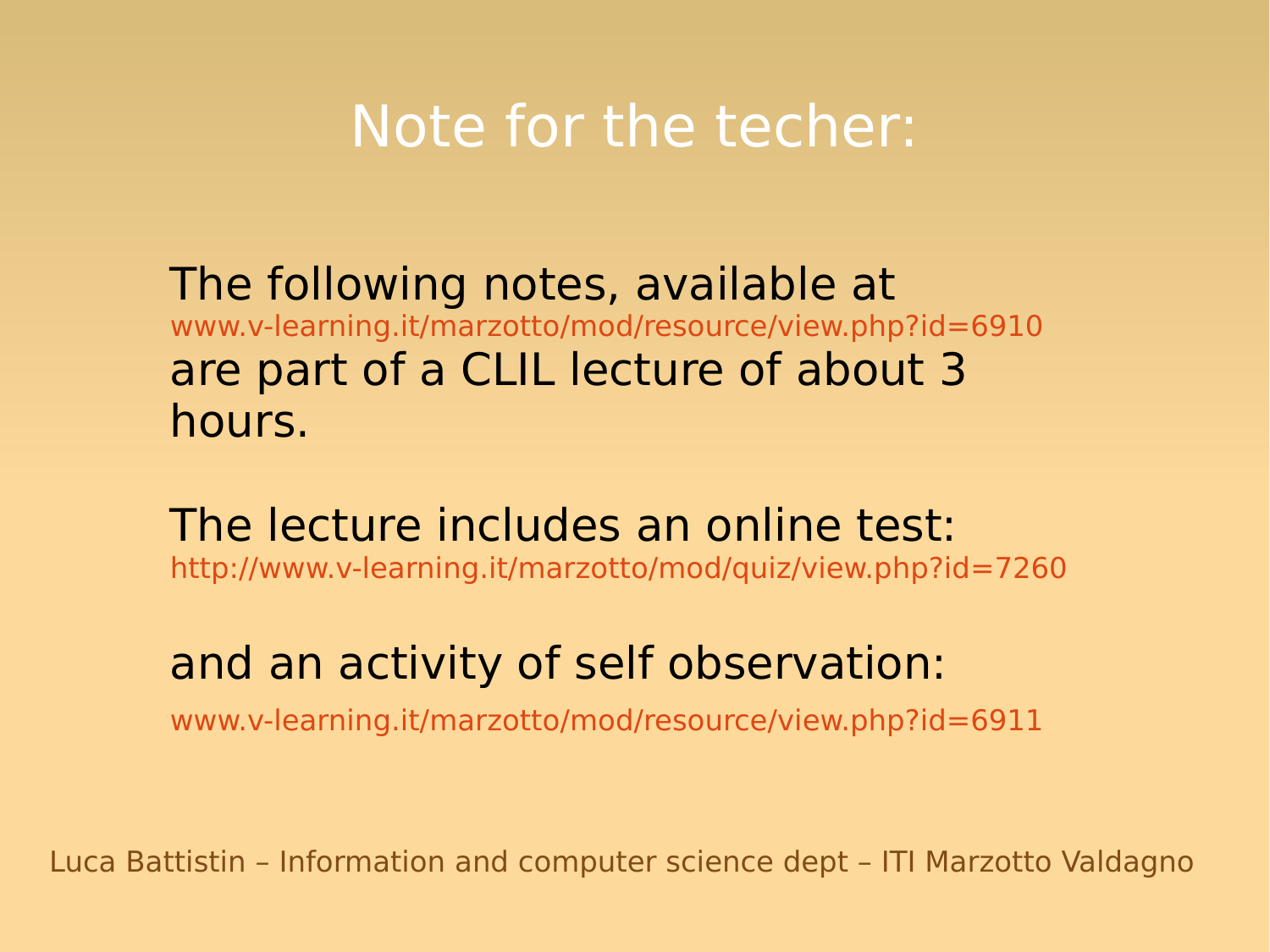#### Troubles of a VDT worker

#### **1. Eye problems**

#### **2. Muscle skeletal disorders**;

#### **3. Mental stress**.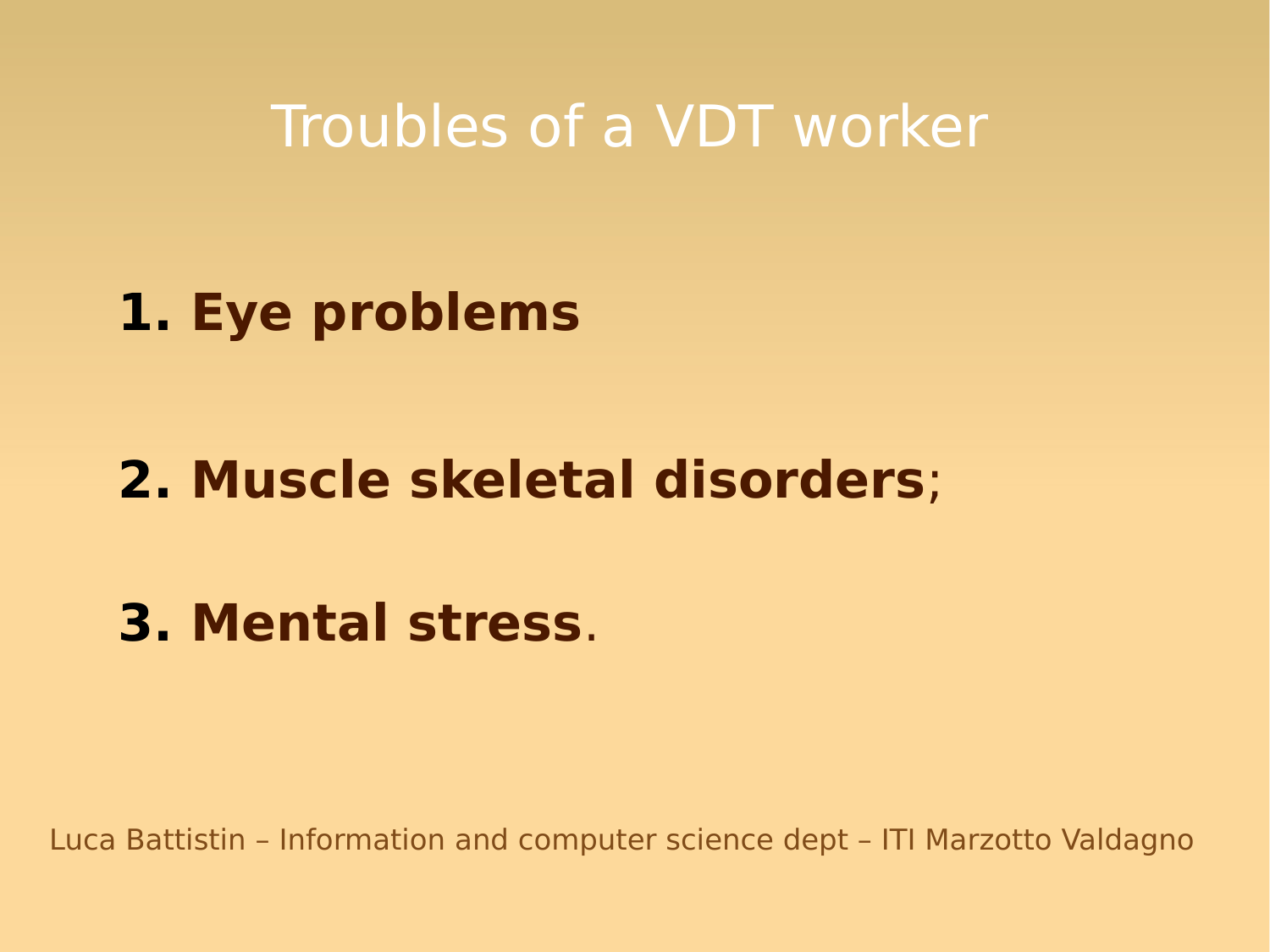Other problems connected with the use of ICT technologies

**3. Addiction** (gambling, gaming, Online compulsions)

- **4. Electromagnetic radiation**
- **5. Cyber bullism and cyber crime**

Those aspects will be treated in the next presentation. By now, here are some interesting links: [http://www.helpguide.org/articles/addiction/smartphone-and-i](http://www.helpguide.org/articles/addiction/smartphone-and-internet-addiction.htm) [nternet-addiction.htm](http://www.helpguide.org/articles/addiction/smartphone-and-internet-addiction.htm) [http://www.dipartimentodipendenzeverona.it/dip\\_digitale.html](http://www.dipartimentodipendenzeverona.it/dip_digitale.html) <http://www.applelettrosmog.it/public/index.php>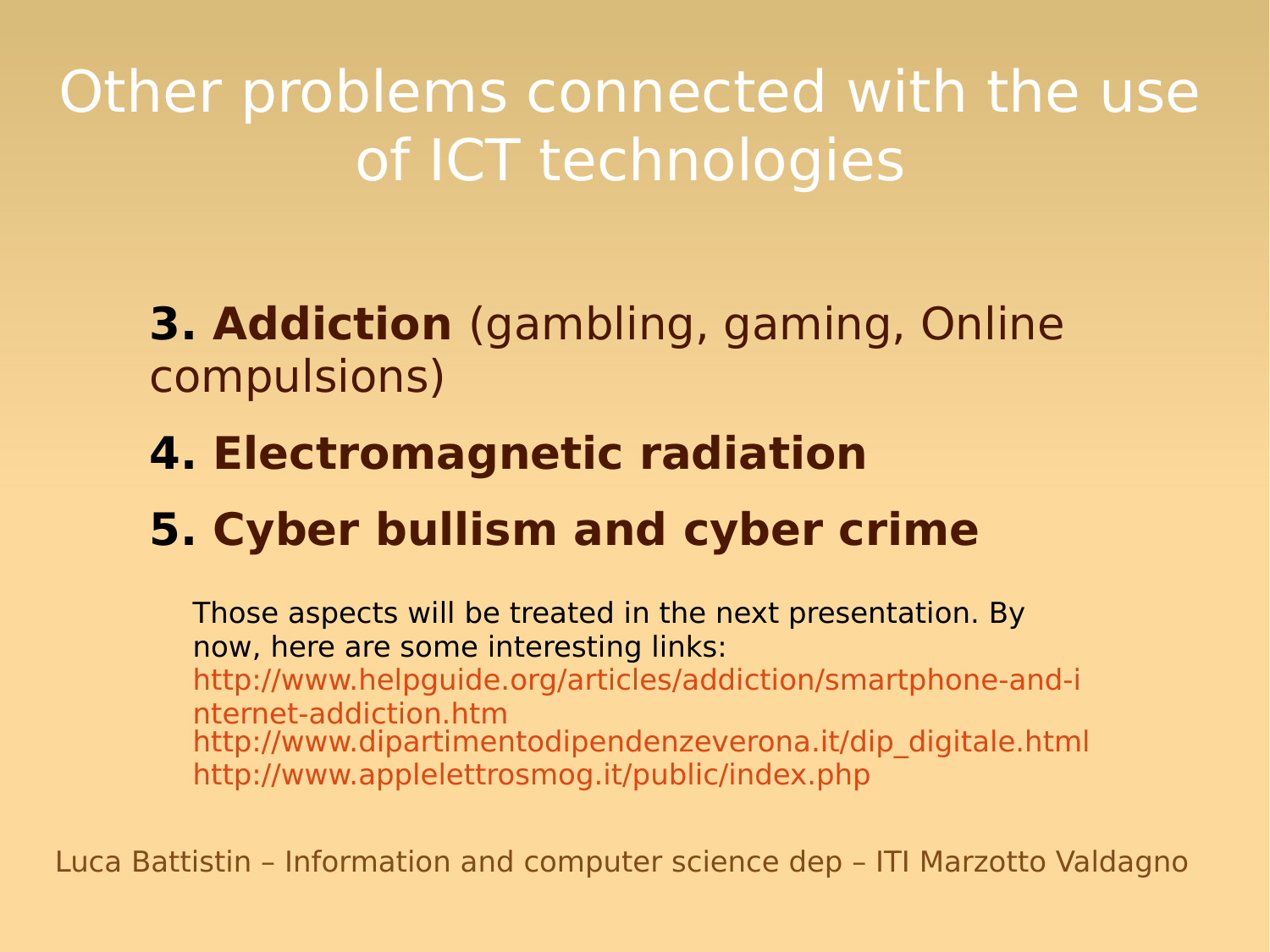#### What causes eye problems ?

- 1. Wrong position and orientation of the Terminal Display
- 2. Fixity of the sight
- 3. Wrong lighting and monitor brightness
- 4. Blue Light: Bad for Your Eyes? (do your own research)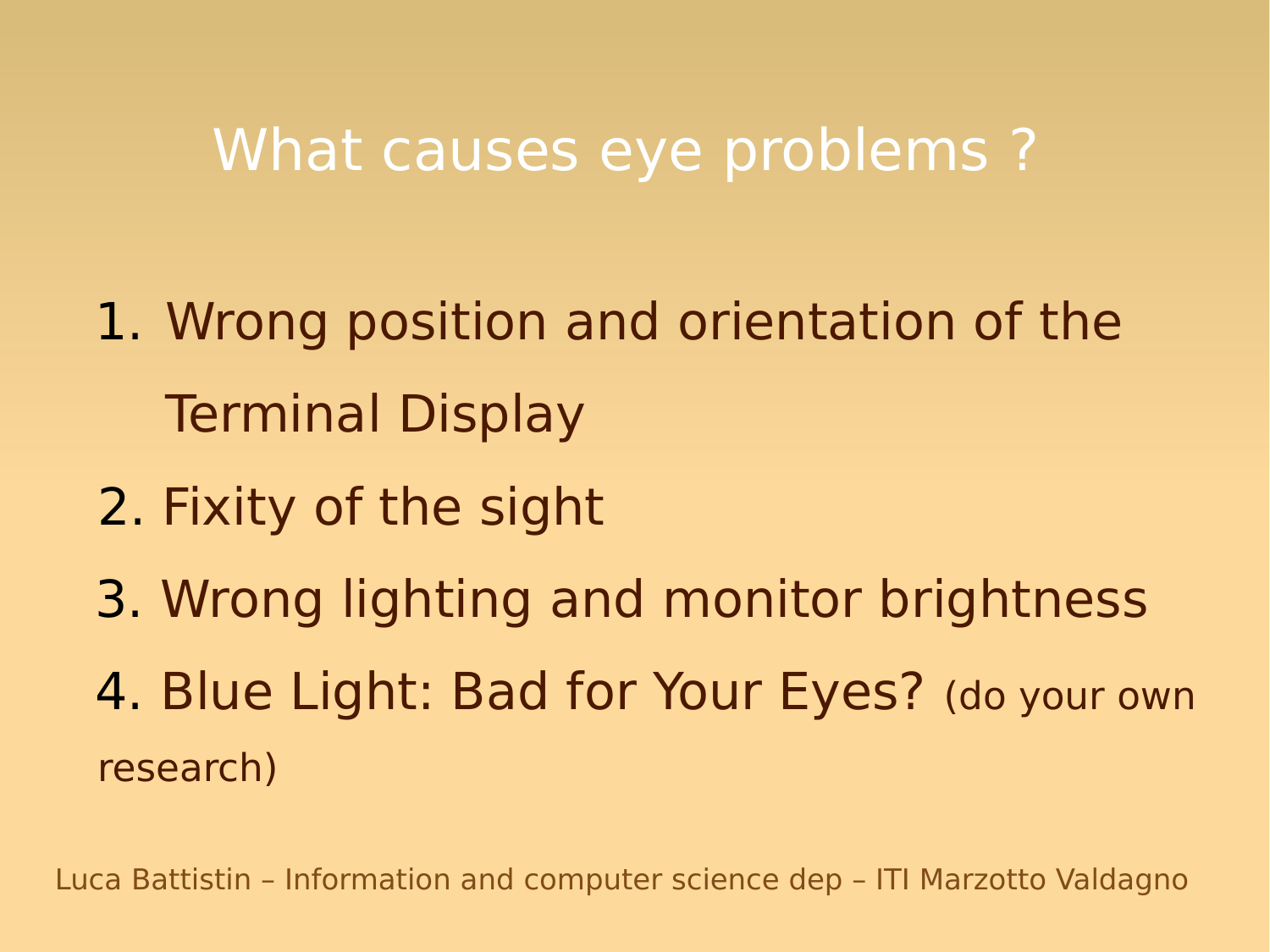# Visual Problems remedies

- Lateral lighting, soft contrast, pastel colours.
- Check the distance... 60 cm
- Focus on distant objects; close your eyes from time to time; sometimes, keep your eyes close and let them rest.

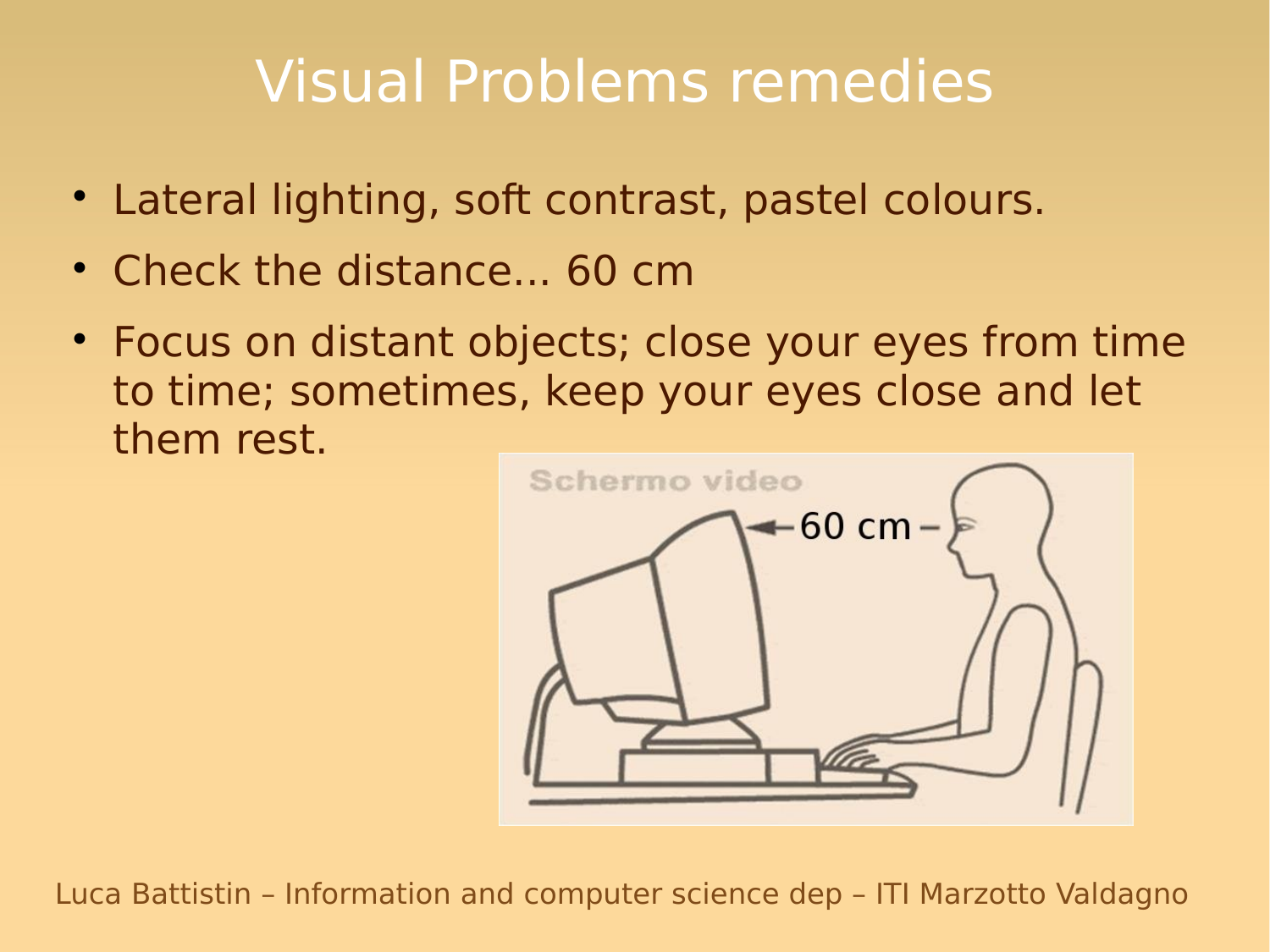#### Eyes Problems

Check your understanding with the first three questions of the

#### quiz on VdT health and safety:

<http://www.v-learning.it/marzotto/mod/quiz/view.php?id=7260>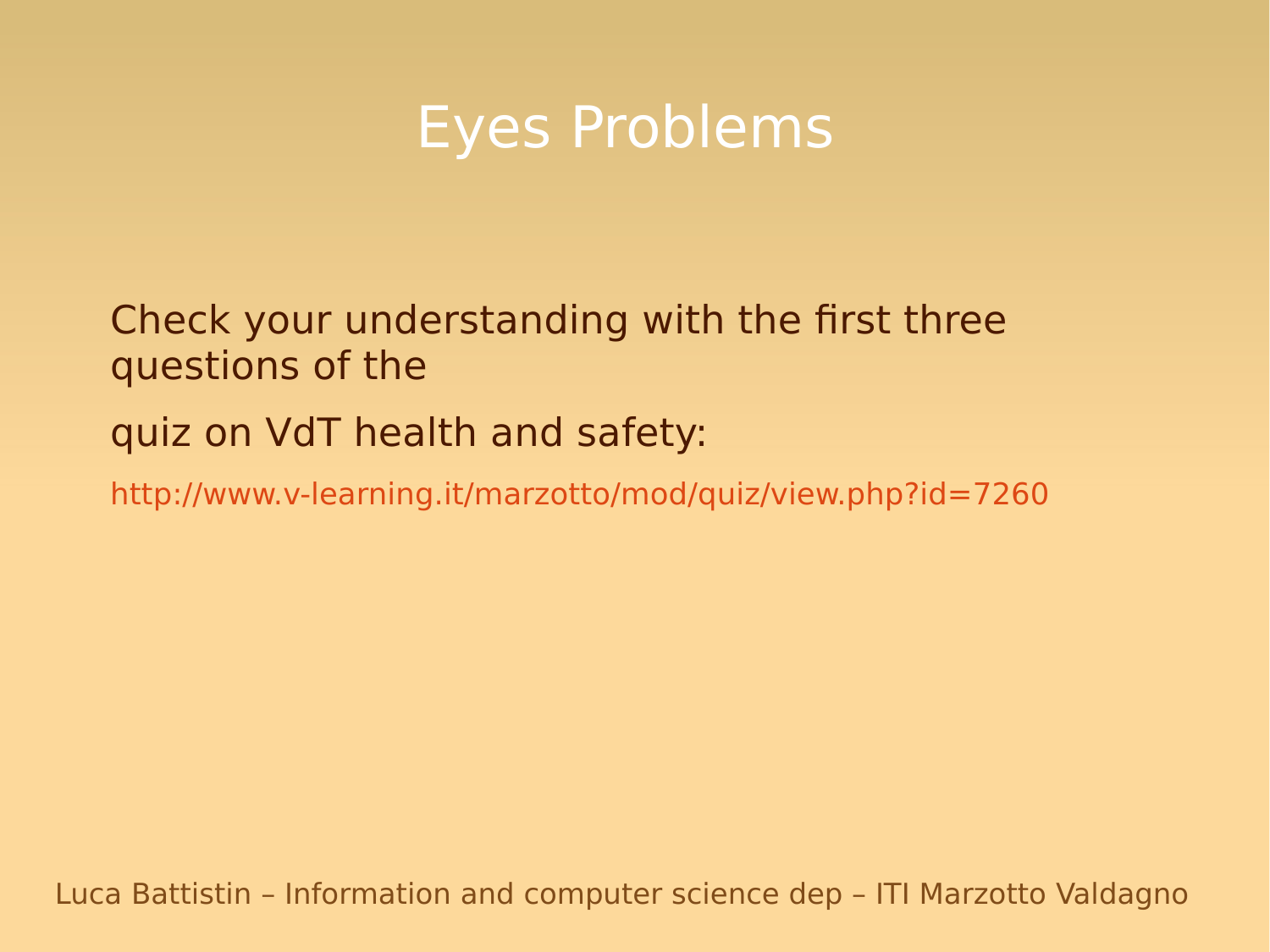#### What causes muscle skeletal troubles?

Wrong posture



• Repeated micro movements (e.g. when you use the mouse) .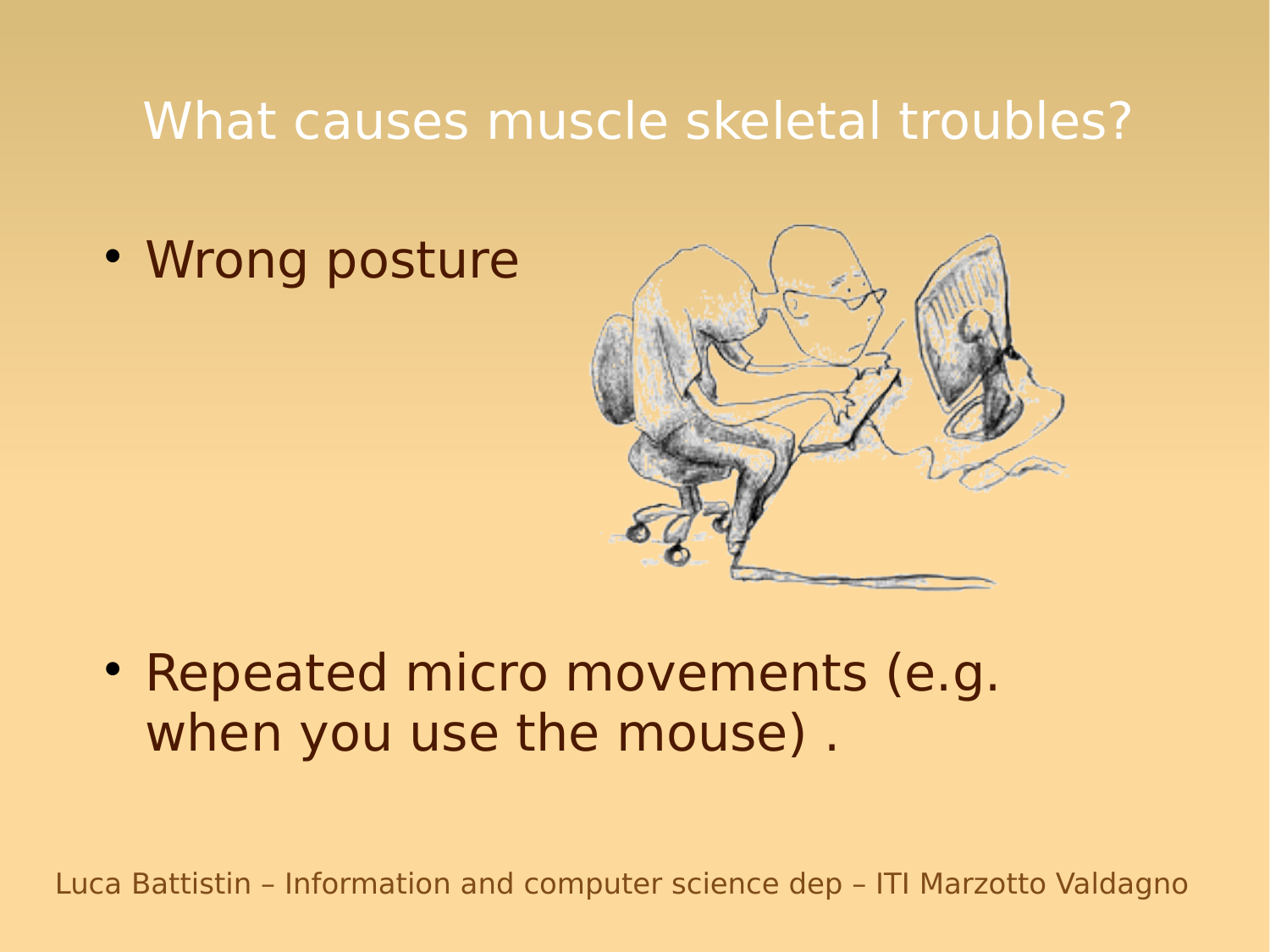#### How to reduce muscle skeletal troubles

- Check your posture (see next picture)
- Prefer keyboards rather than mouse.
- Organize your desk
- Practise some exercises (there's an example ahead)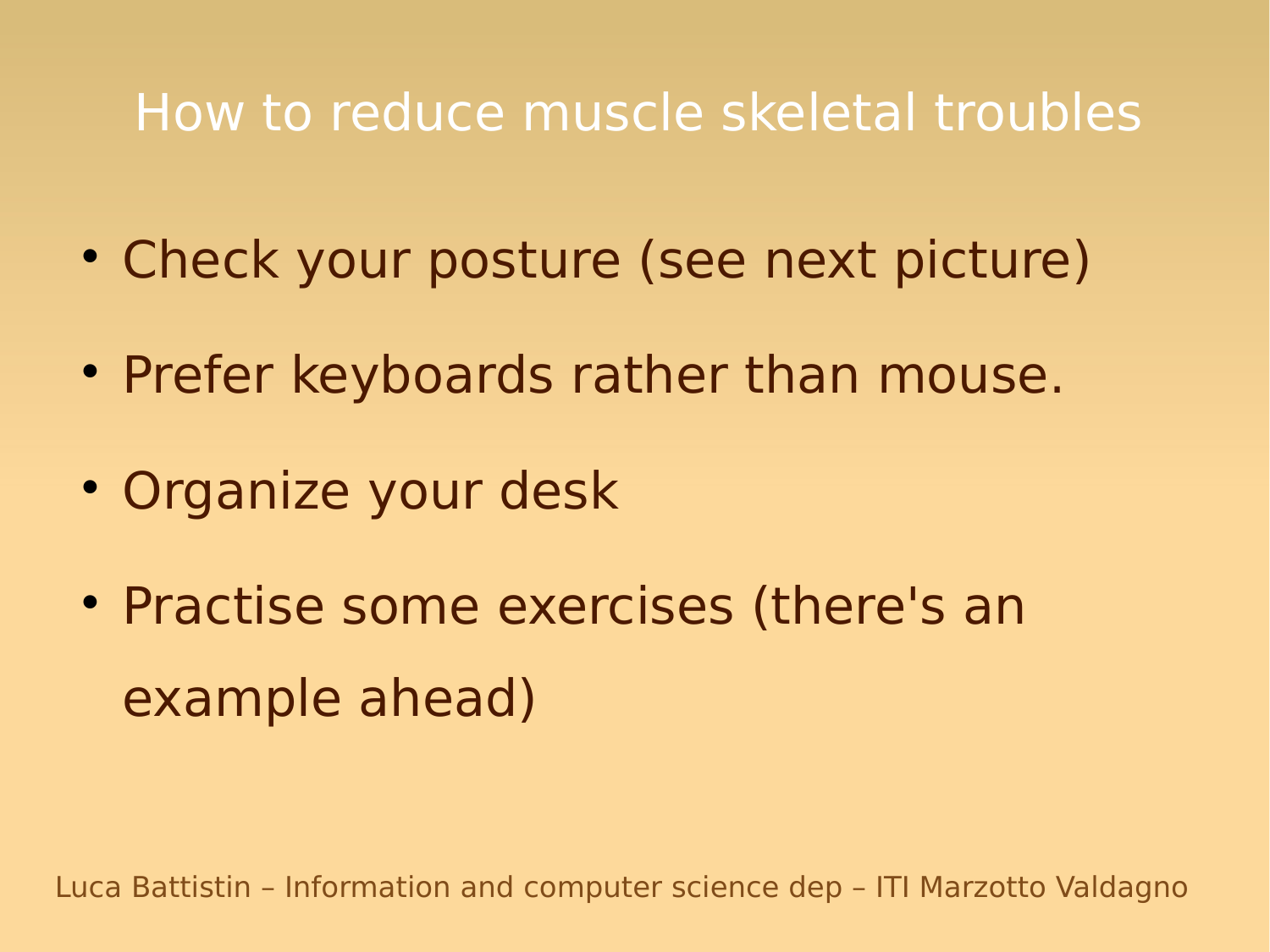# Check your posture

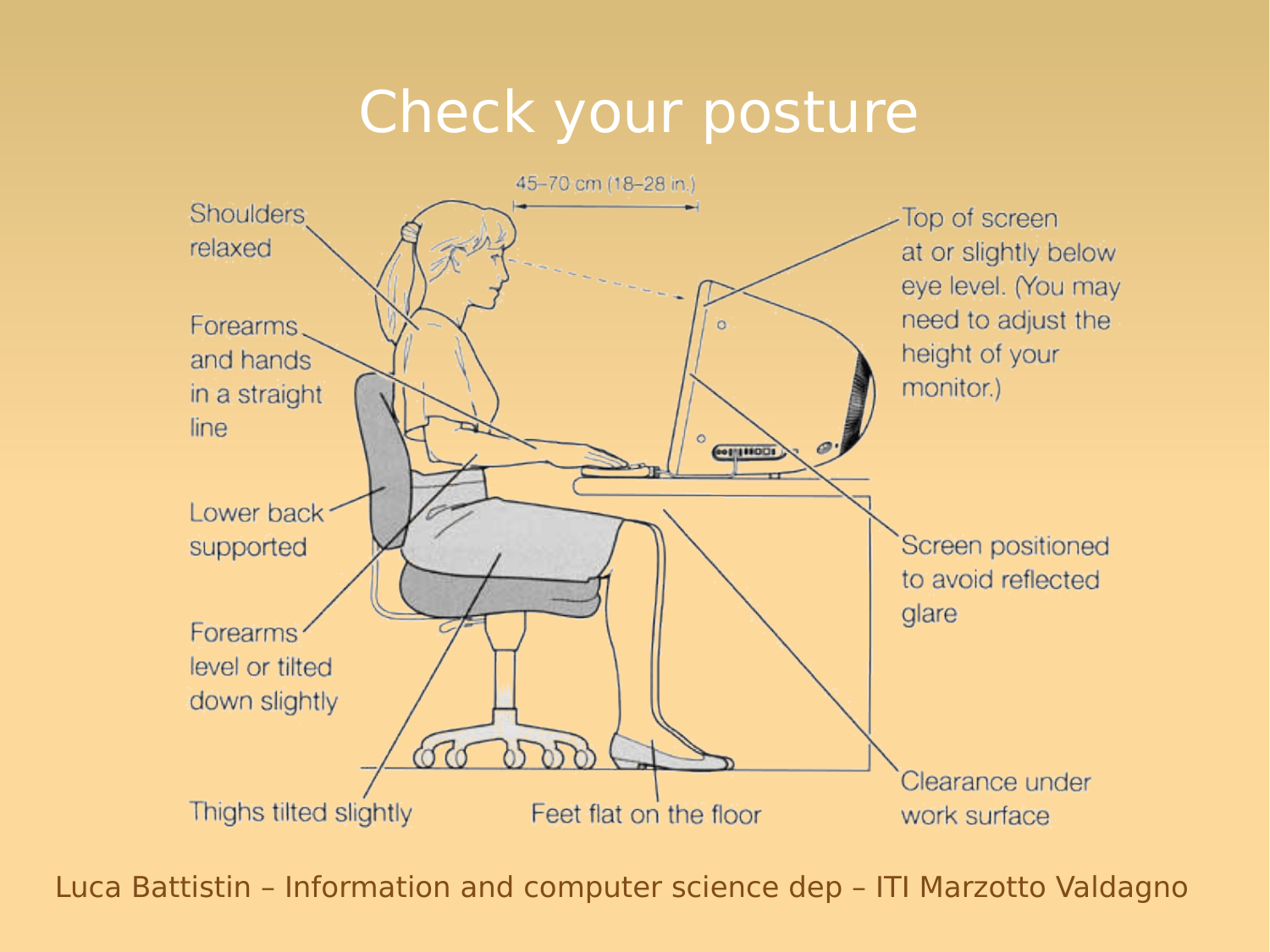

#### Check your understanding with the questions from 4 to 6 of the

#### quiz on VdT health and safety:

<http://www.v-learning.it/marzotto/mod/quiz/view.php?id=7260>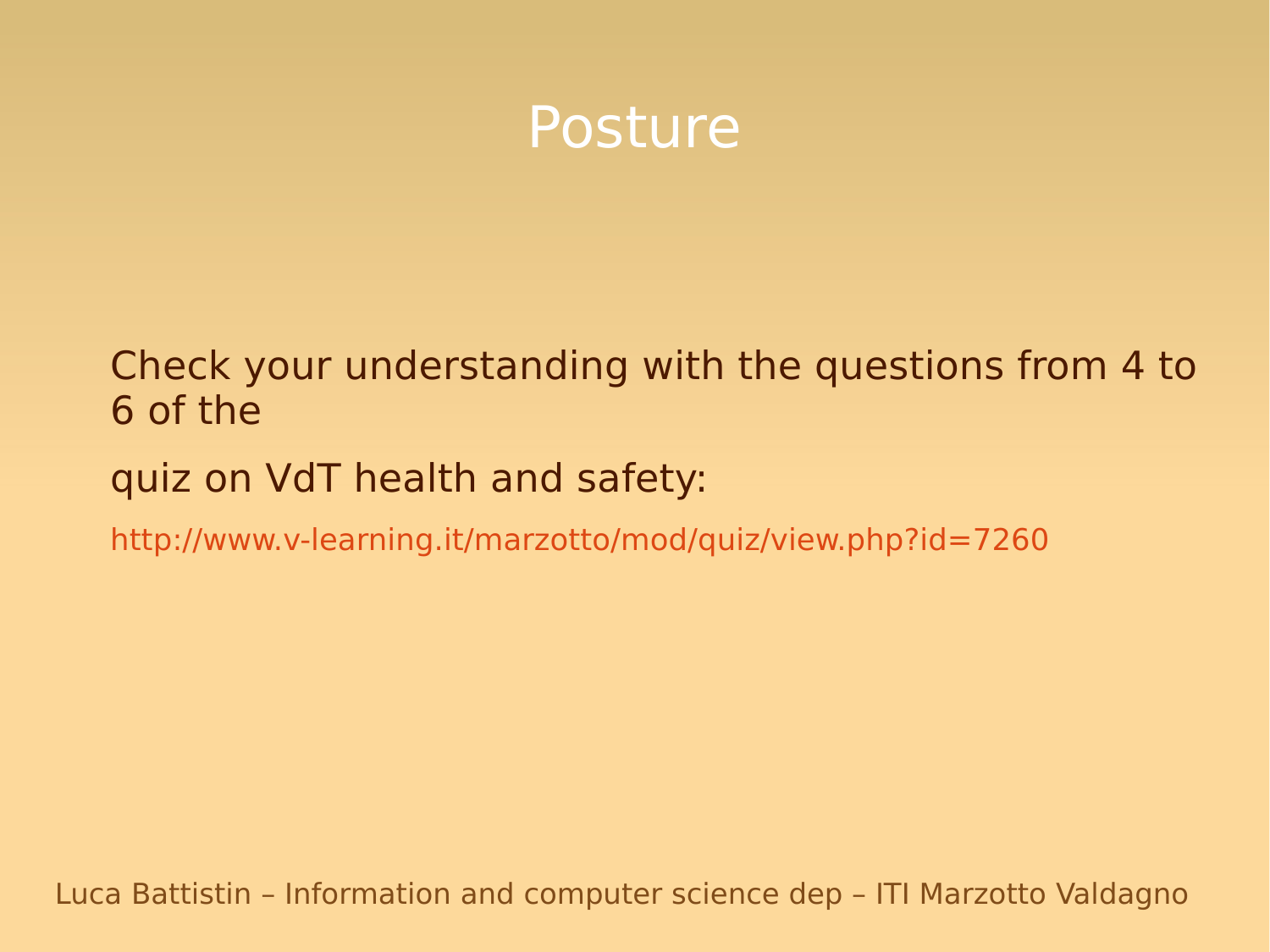## What causes Mental stress

- Scarce knowledge of the tools
- Lack of breaks
- Bad aeration
- Bad attitude

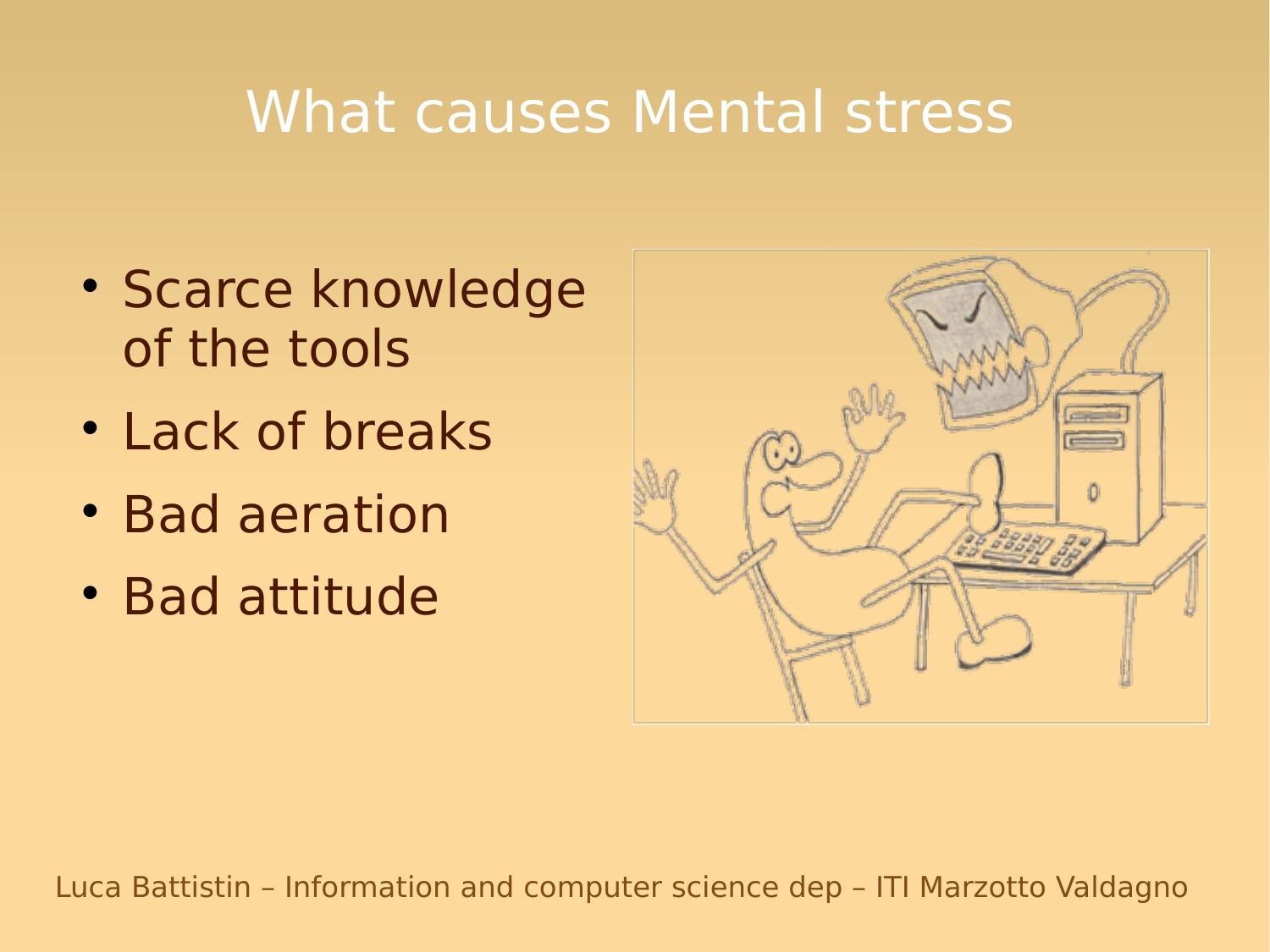# How to reduce mental stress

- Take your time to learn how the computer works
- Keep it efficient
- Take a 15 mins break every 120
- Plan your work:

Turn on the device when you know what you want to do with it.

Remember :The best ideas come unplugged

- Air the room
- If you have to do something, do it at your best.

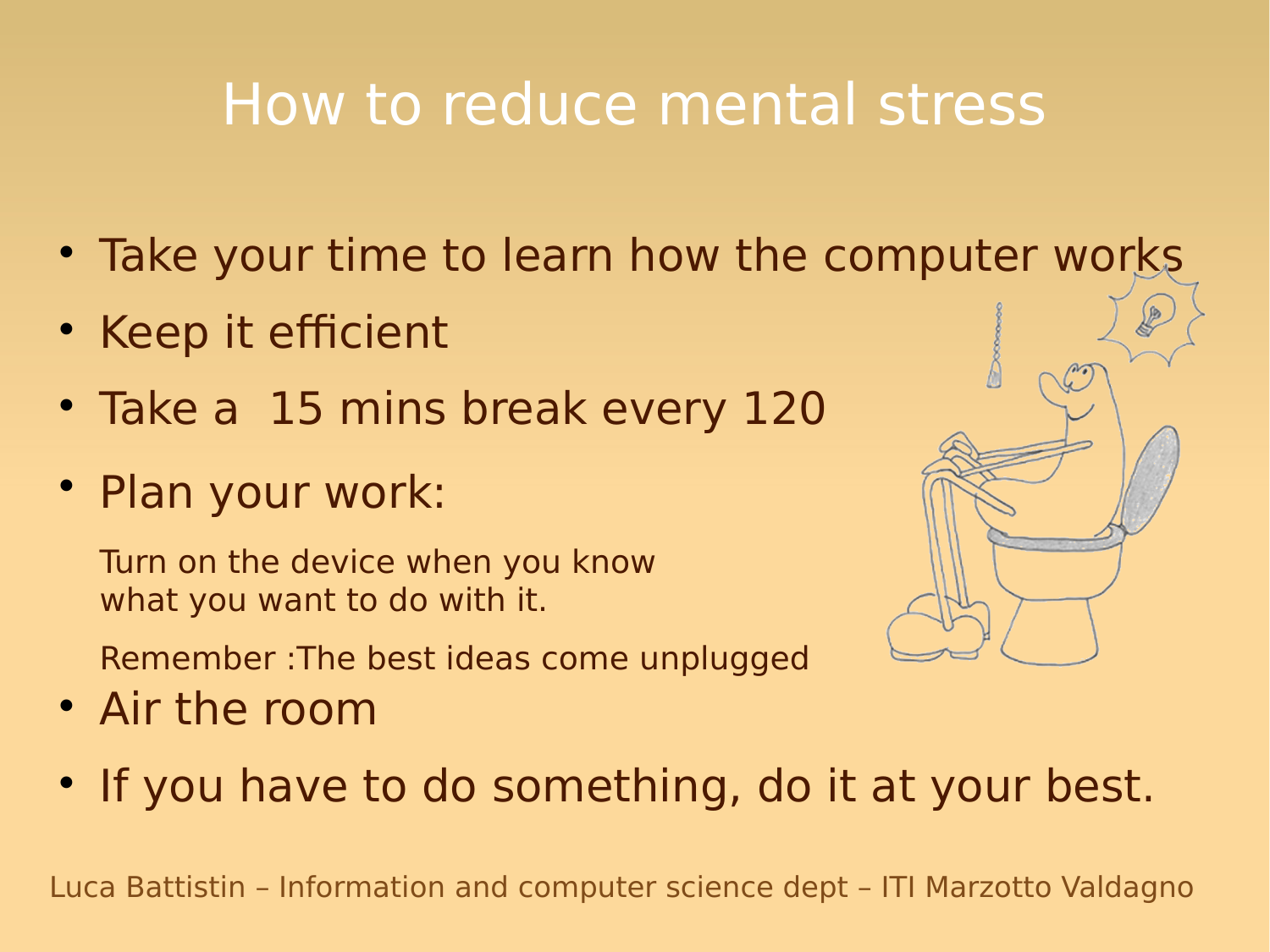#### Mental Stess

Check your understanding with the questions from 7 to 9 of the quiz on VdT health and safety: <http://www.v-learning.it/marzotto/mod/quiz/view.php?id=7260>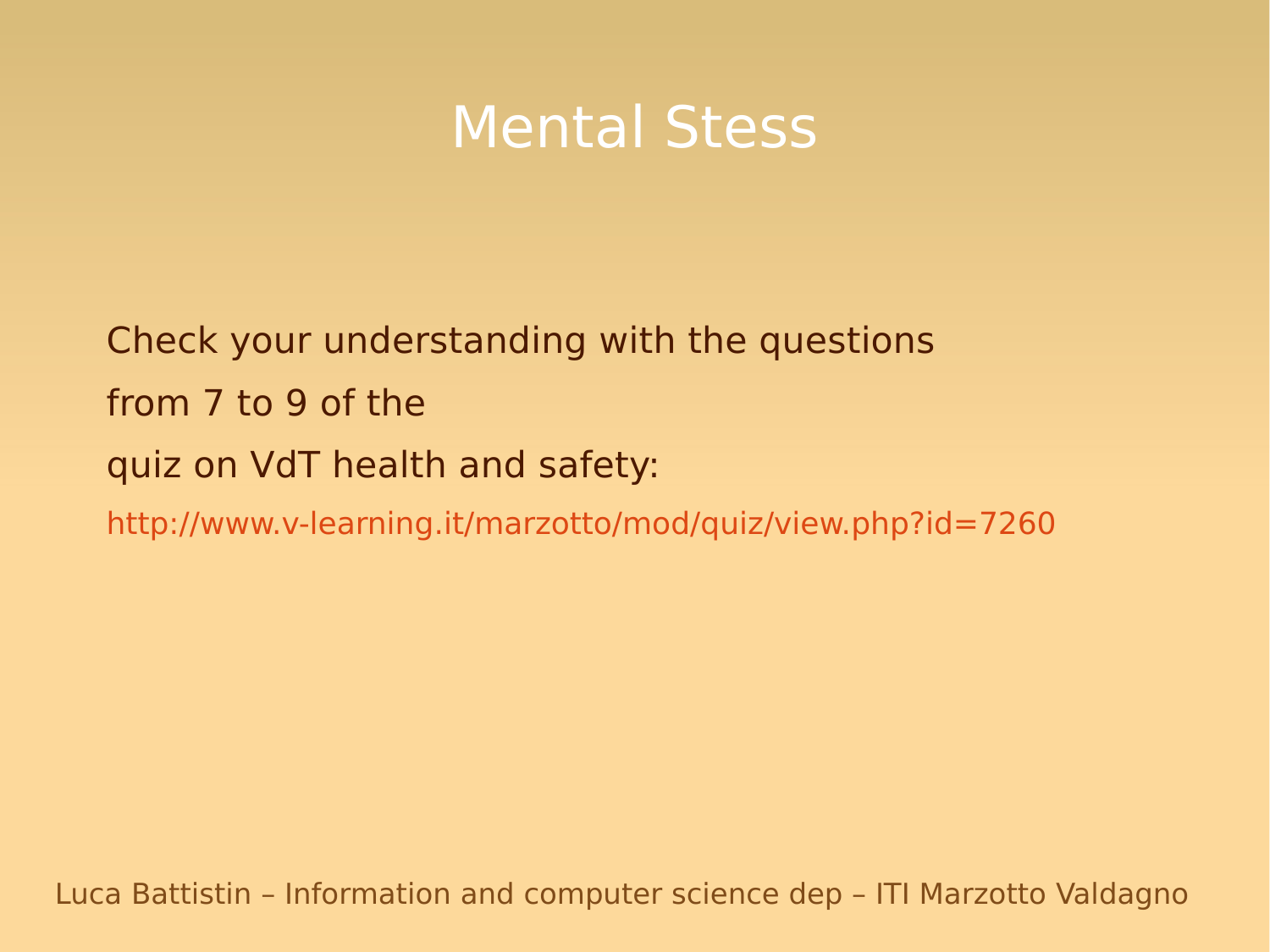### Laws and regulations

In Italy there are some laws which protect the health and safety of the VTD workers (who works at a vdt at least than 20 hours per week)

(Decreto legislativo 9 aprile 2008, n. 81) TITOLO VII ATTREZZATURE MUNITE DI VIDEOTERMINALI Articoli 172 - 179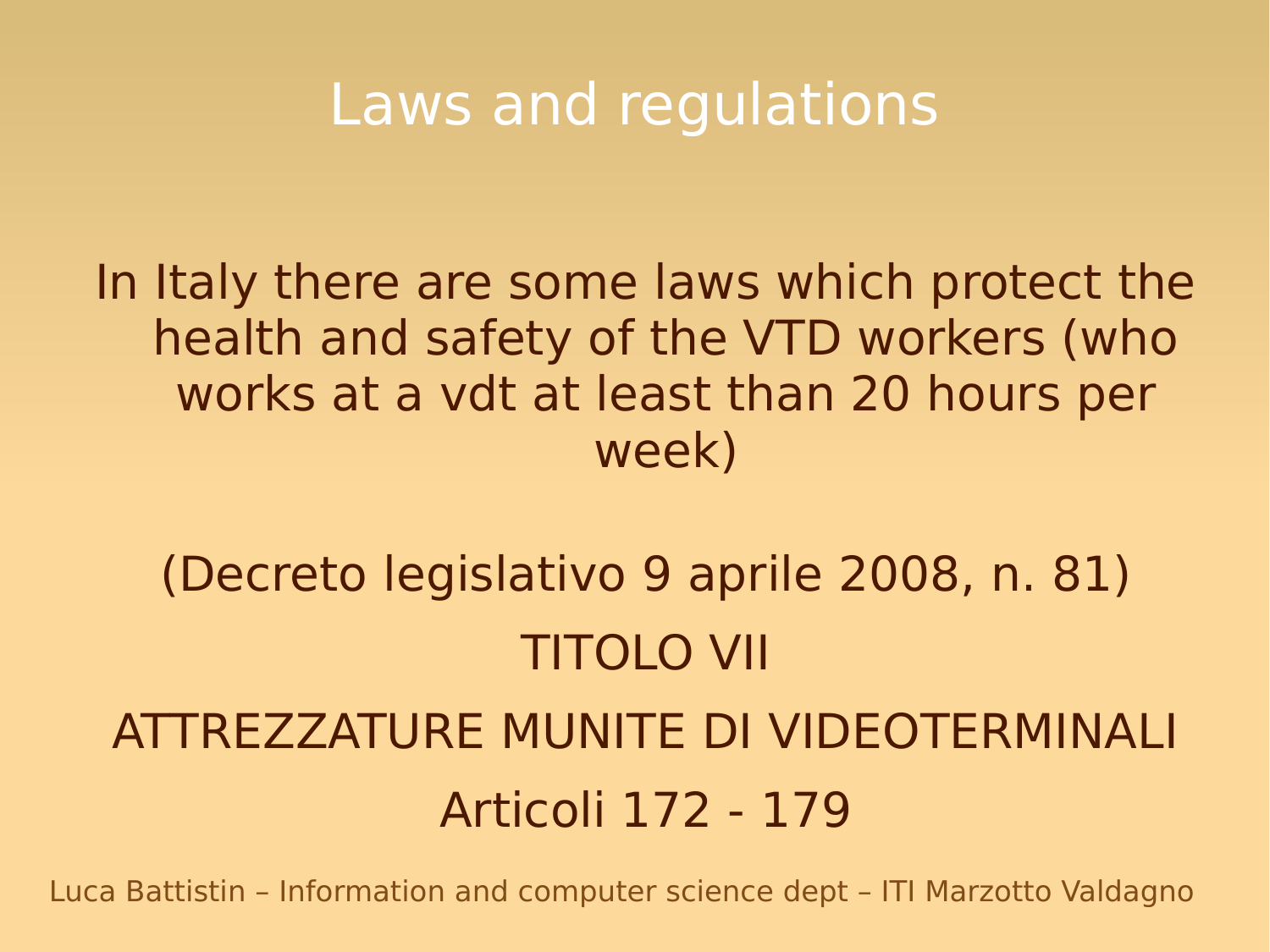### Laws and regulations

If your placement is not comfortable in terms of lighting, airing, ergonomics, seat, etc... You have the right to ask for:

- ✔Information and training about safety and health (art 177)
- ✔Adjustment of your placement in conformity to the requirements (see "allegato XXXIV" art 173)
- ✔A break of 15 mins every 120 mins (art 175)
- ✔Appropriate health surveillance (art 176)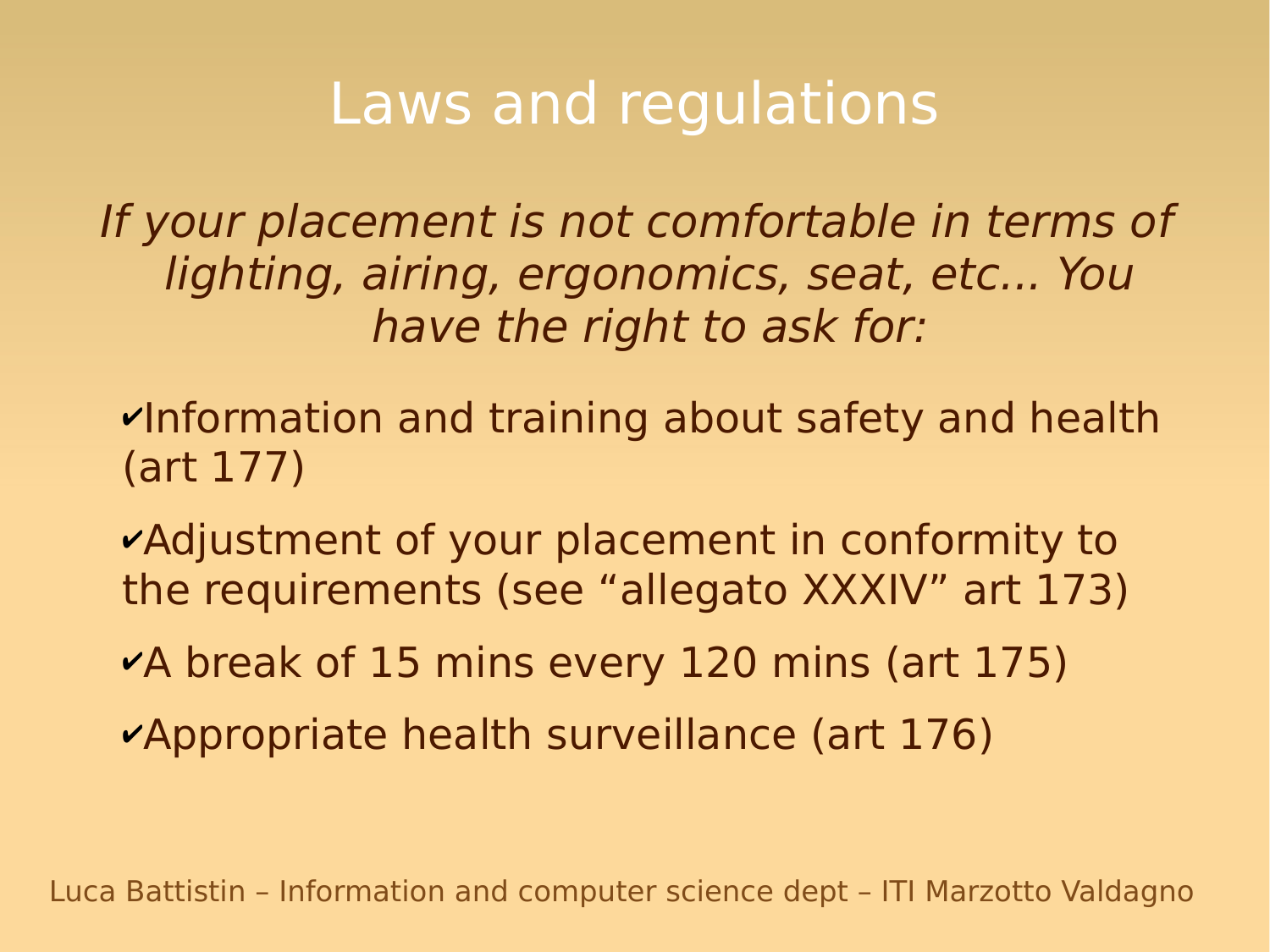### Check List

- **Lighting**
- **Airing**
- **Distance and contrast of the display**
- **Posture**
- **More keyboards and less mouse**
- **15 minutes break every 2 hours**
- **Stretching & Relaxing exercises**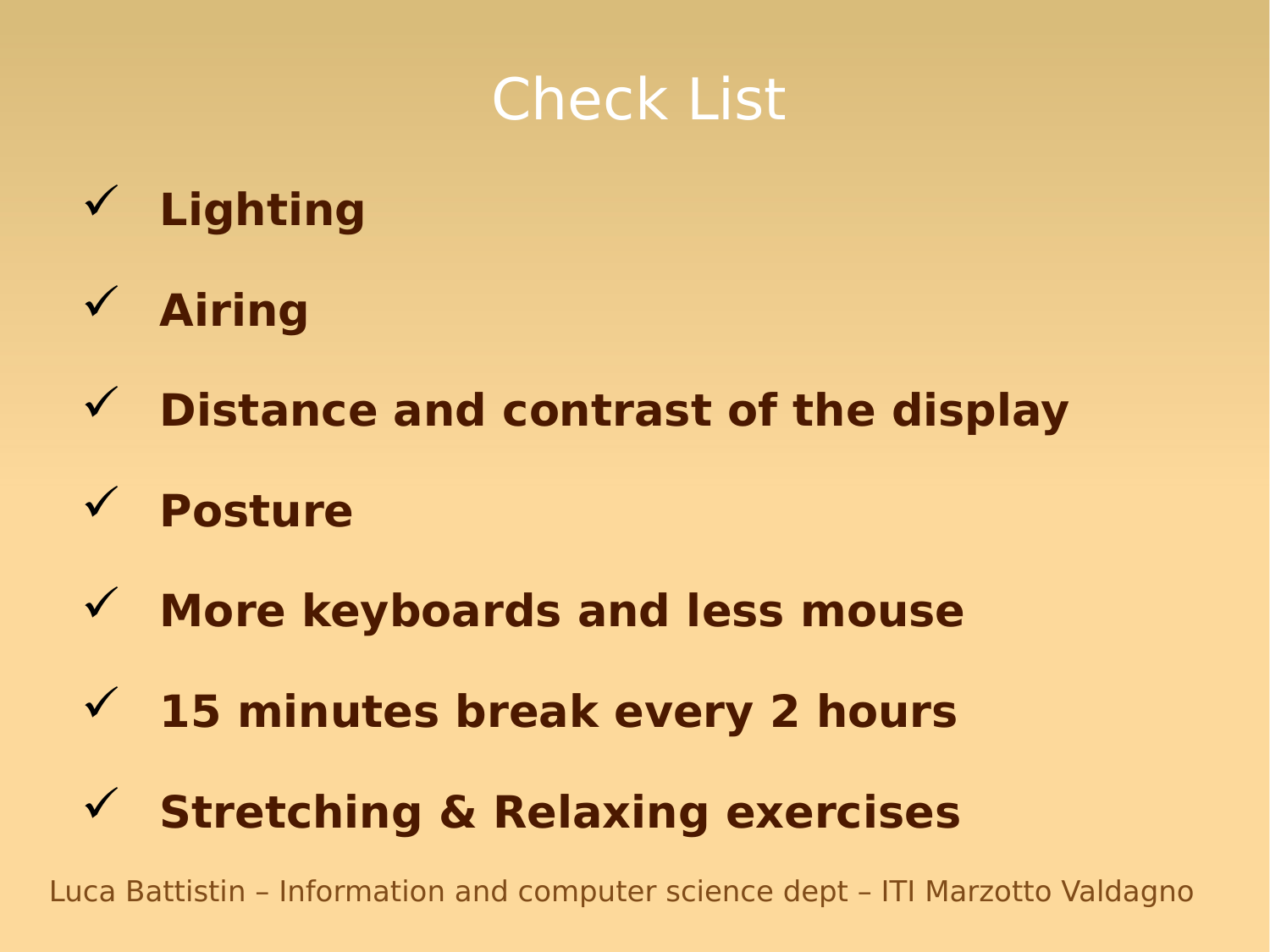# **Other Advice**

- **Know your tool**
- **Keep it efficient**
- **Plan when you are unplugged**
- **Choose a job that you like (and do it at your best, anyway)**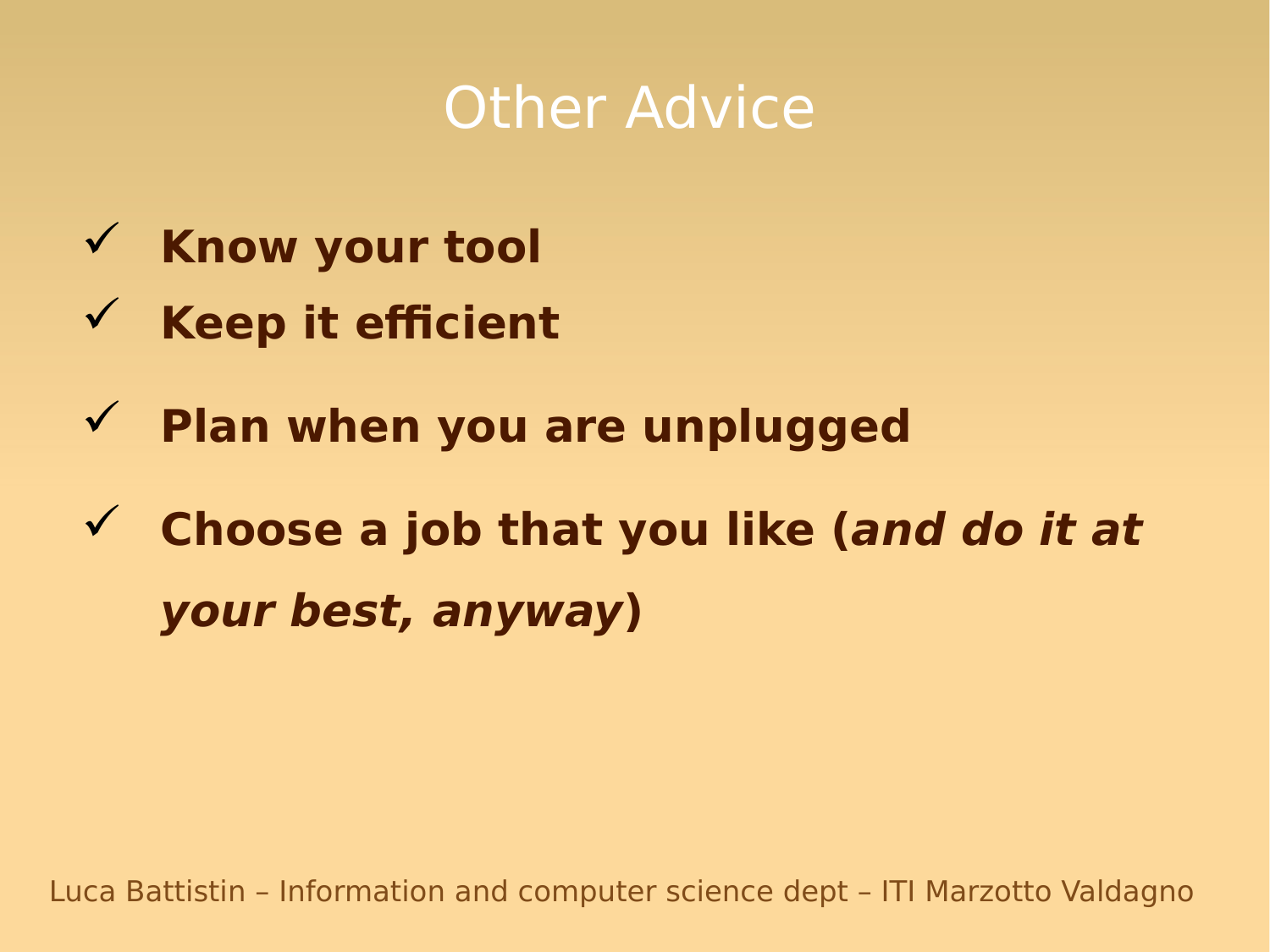# Other references

#### [D. Lgs. 81 del 2008](http://www.altalex.com/index.php?idnot=51689#titolo7) Titolo VII (art.i.172 – 179)

#### [Libretto dell'INAIL](http://www.cnit.it/sites/default/files/files/LavoroVideoterminale.pdf) del 2010

US department of Labour: <https://www.osha.gov/Publications/videoDisplay/videoDisplay.html>

University of New Mexico: ergonomic guidelines <https://srs.unm.edu/ergonomics/ergonomic-guidelines.php>

Safety Works : Maine Department of Labour [http://www.safetyworksmaine.com/training/online\\_classes/vdt/VDT-Main.htm](http://www.safetyworksmaine.com/training/online_classes/vdt/VDT-Main.htm)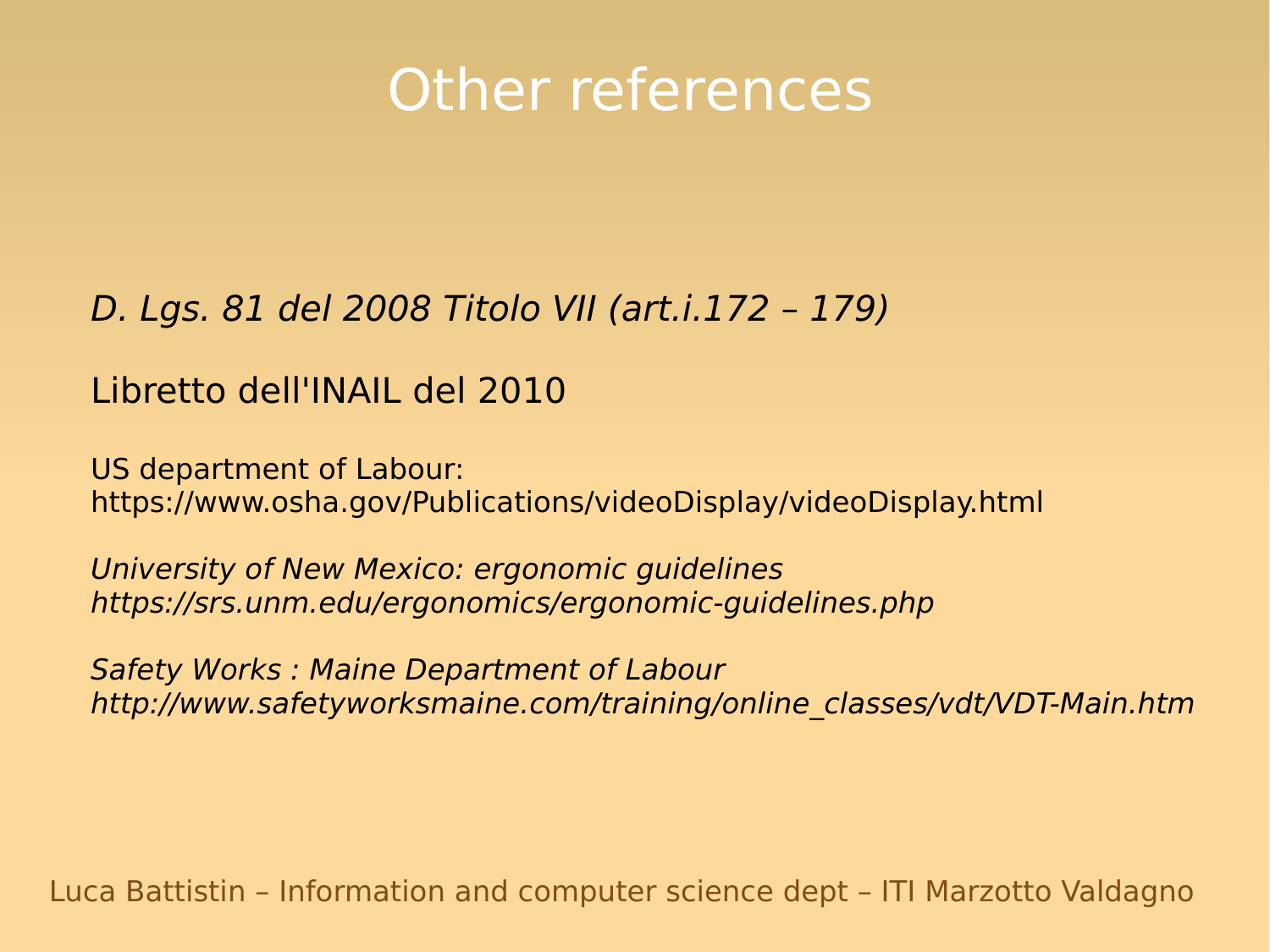# Exercise : posture and relaxation

 $OOo_{o}$ 

 $_{\circ}$ 000

- 1. Set your chair straight in front of your desk
- 2. Breathe deeply twice
- 3. Feel your feet pressing the ground
- 4. Balance the weight of your buttocks on the chair
- 5. Drive your attention to the backbone: straight it respecting its natural curves
- 6. Place your hands on the desk
- 7. Relax your shoulder and rotate them three times clockwise, three time anti-clockwise
- 8. Rotate gently your head
- 9. Stretch your arms and rotate your hands (like a flamenco dancer)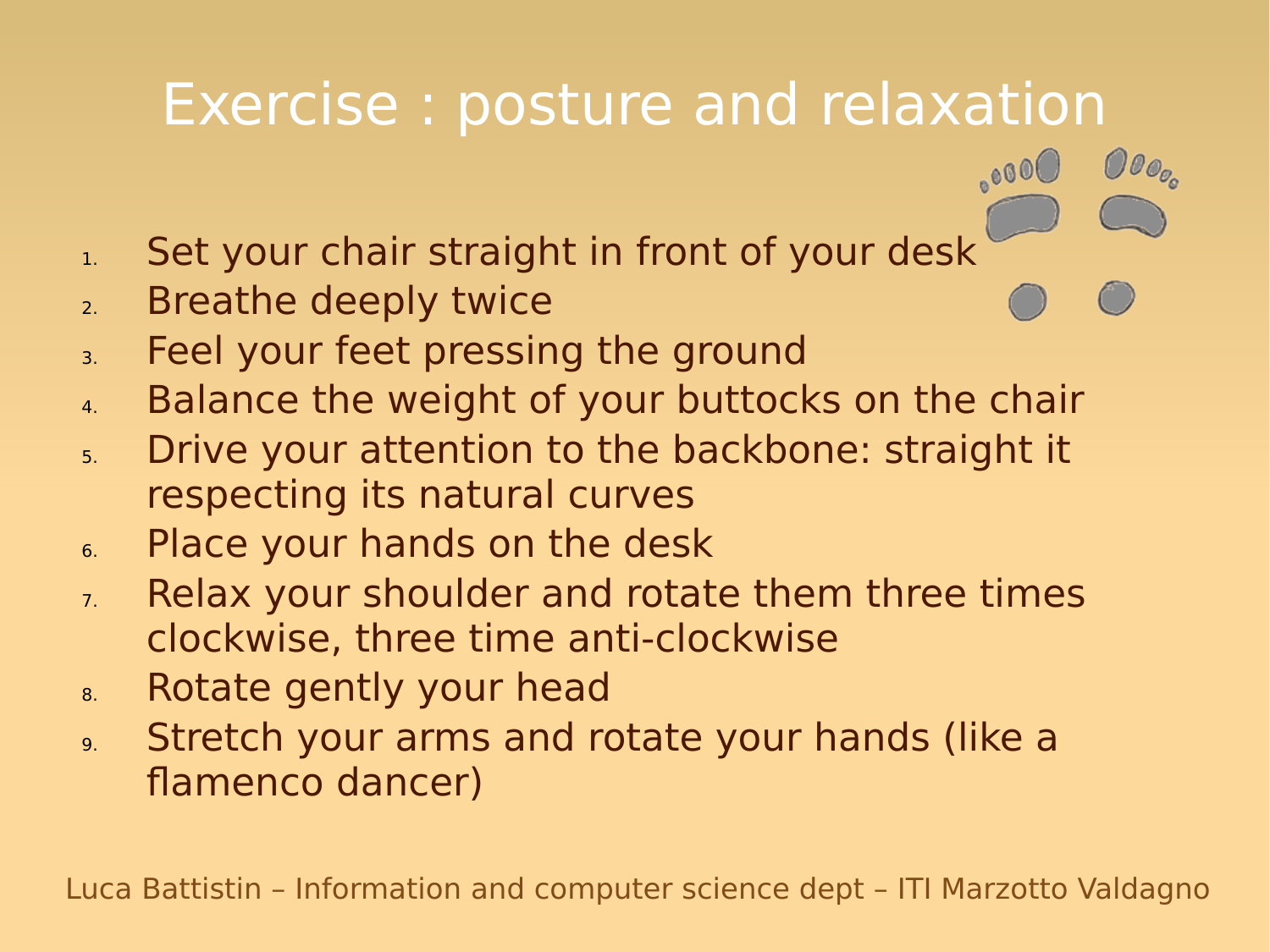# Take care of yourself

Working at a VDT (like every other sedentary work), need to be balanced by a proper physical exercise: What is your balancing activity? Jogging, trekking, swimming, climbing, juggling, rowing, cycling, chopping woods, jumping rope...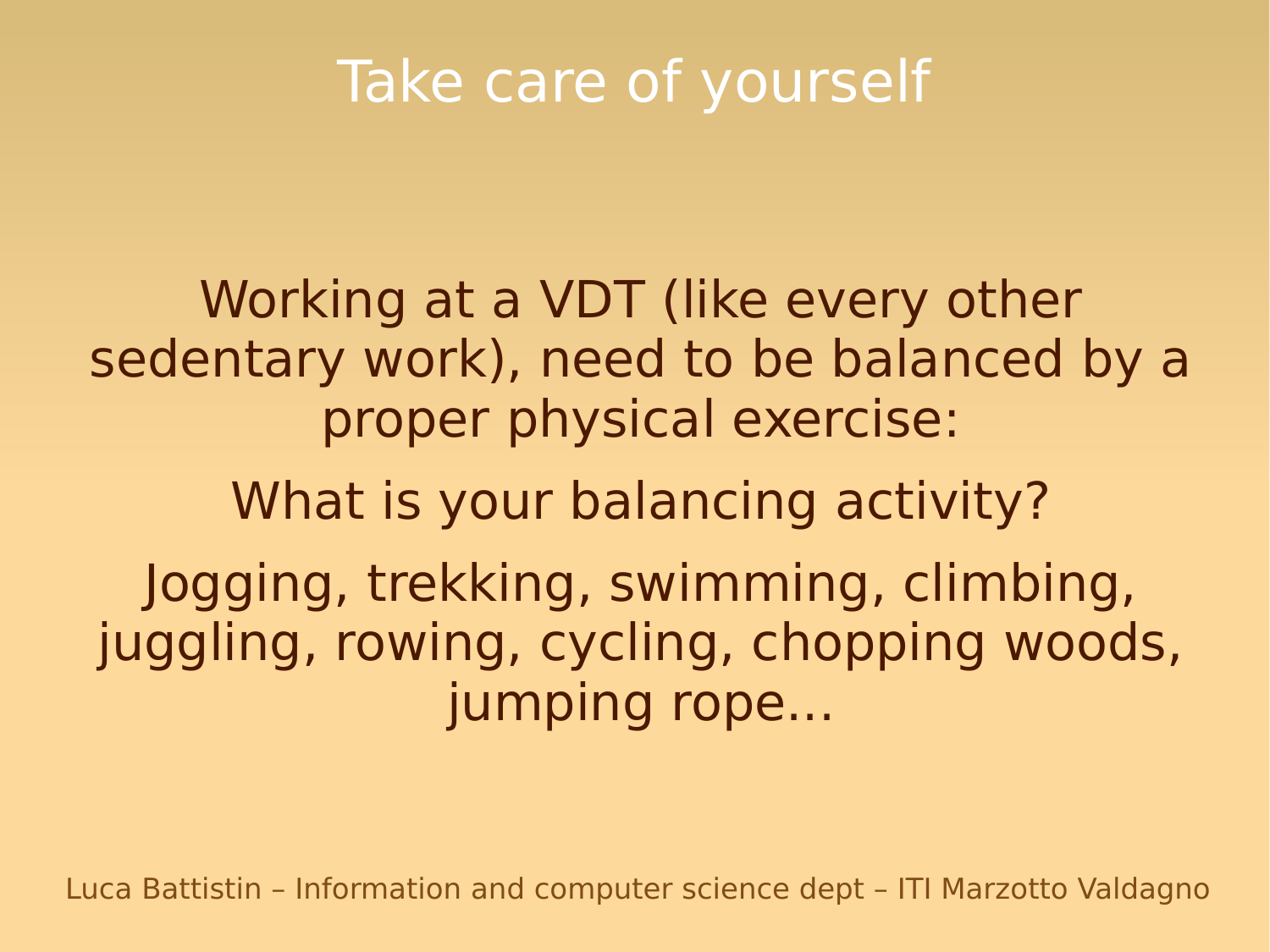### Work in pairs

# Get the "Workstation checklist" available at [www.v-learning.it/marzotto/mod/resource/view.php?id=6911](http://www.v-learning.it/marzotto/mod/resource/view.php?id=6911) Fill it and discuss with a friend